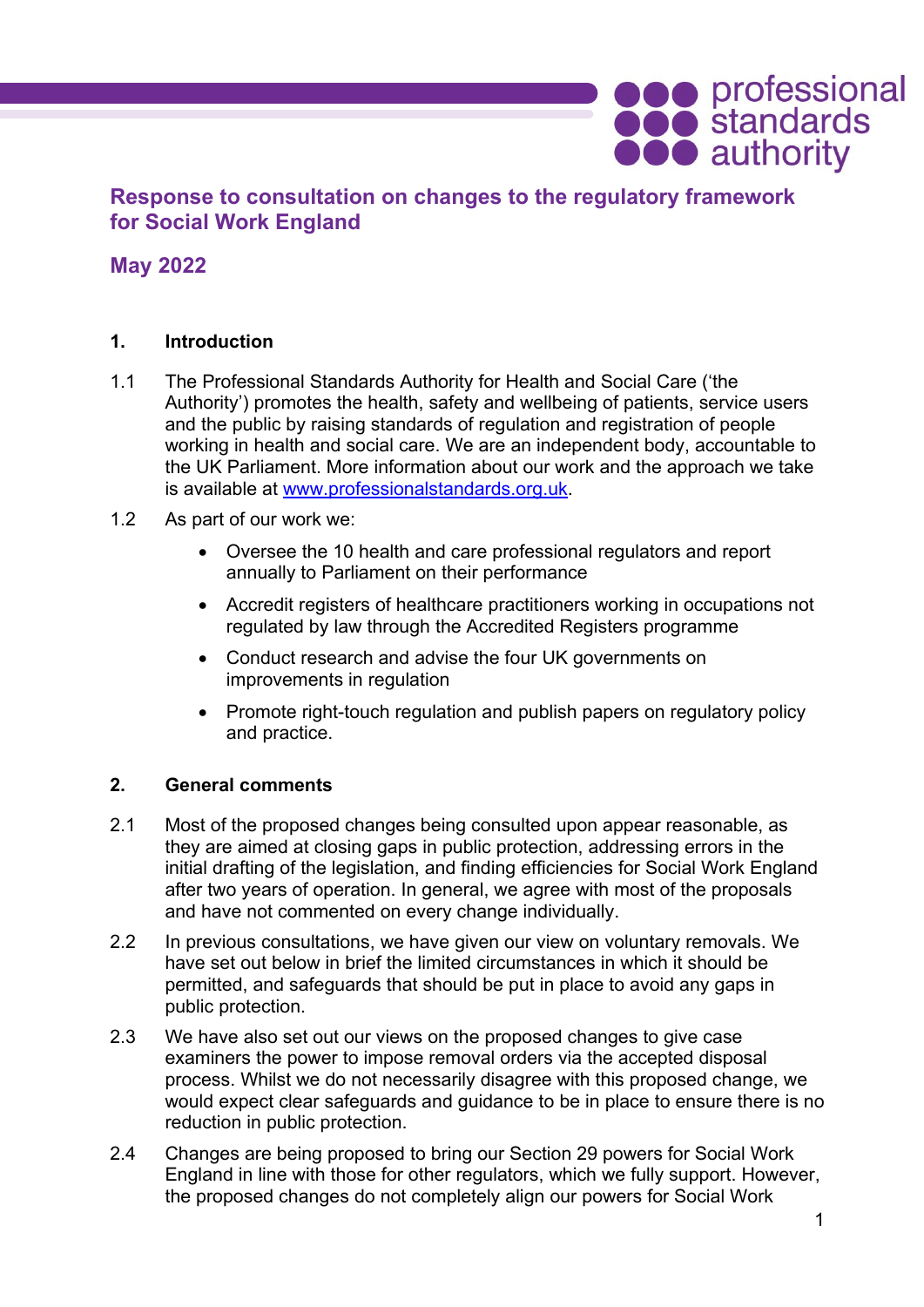England with those of other regulators. In particular, we would not have the power to appeal restoration decisions by adjudicators where no conditions are imposed. We would strongly encourage this to be included in the changes that are made.

2.5 There are also a number of changes being proposed which are aimed at bringing Social Work England's regulations in line with other regulators. However, the current legislative reform programme for these regulators may lead to changes to the status quo, and Social Work England may end up being out of step. It may be preferable to review these changes, and Social Work England's legislation more broadly, once the changes being brought in by regulatory reform have been finalised.

### **3. Duty to co-operate**

**Question 1: Do you agree or disagree with the proposed changes to Regulation 7, the social work regulator's duty to co-operate, set out in Table 1? Please provide details to explain your answer.**

#### **Agree.**

- 3.1 We fully support regulators being under a duty to co-operate, which includes disclosing information where necessary. We agree that this change is necessary to support Social Work England in doing so.
- 3.2 However, we know that there is ongoing work regarding the duty to co-operate as part of regulatory reform. We think it would be helpful if these two processes could inform each other, to ensure that all regulators have robust and consistent powers.

### **4. Registration of social workers**

**Question 2: Do you agree or disagree with the proposed changes to Regulations 9 and 14, the social work regulator's registration of social workers, set out in Table 1? Please provide details to explain your answer.**

#### **We neither agree nor disagree with these proposals.**

- 4.1 We set out our views on voluntary removal while FtP proceedings are in progress in our response<sup>[1](#page-1-0)</sup> to question 37 of the Government's consultation on reforming regulation – *'Regulating healthcare professionals, protecting the public'*. In short, voluntary removal should only be used in limited circumstances:
	- Where the concerns about the registrant's fitness to practise are limited to risks to the public and not so serious as to require a public hearing or engage the public interest limbs of the overarching objective

<span id="page-1-0"></span><sup>1</sup> [https://www.professionalstandards.org.uk/docs/default-source/publications/consultation](https://www.professionalstandards.org.uk/docs/default-source/publications/consultation-response/others-consultations/2021/authority-response-to-consultation-on-regulating-healthcare-professionals-protecting-the-public.pdf?sfvrsn=7a1a4920_4)[response/others-consultations/2021/authority-response-to-consultation-on-regulating-healthcare](https://www.professionalstandards.org.uk/docs/default-source/publications/consultation-response/others-consultations/2021/authority-response-to-consultation-on-regulating-healthcare-professionals-protecting-the-public.pdf?sfvrsn=7a1a4920_4)[professionals-protecting-the-public.pdf?sfvrsn=7a1a4920\\_4](https://www.professionalstandards.org.uk/docs/default-source/publications/consultation-response/others-consultations/2021/authority-response-to-consultation-on-regulating-healthcare-professionals-protecting-the-public.pdf?sfvrsn=7a1a4920_4)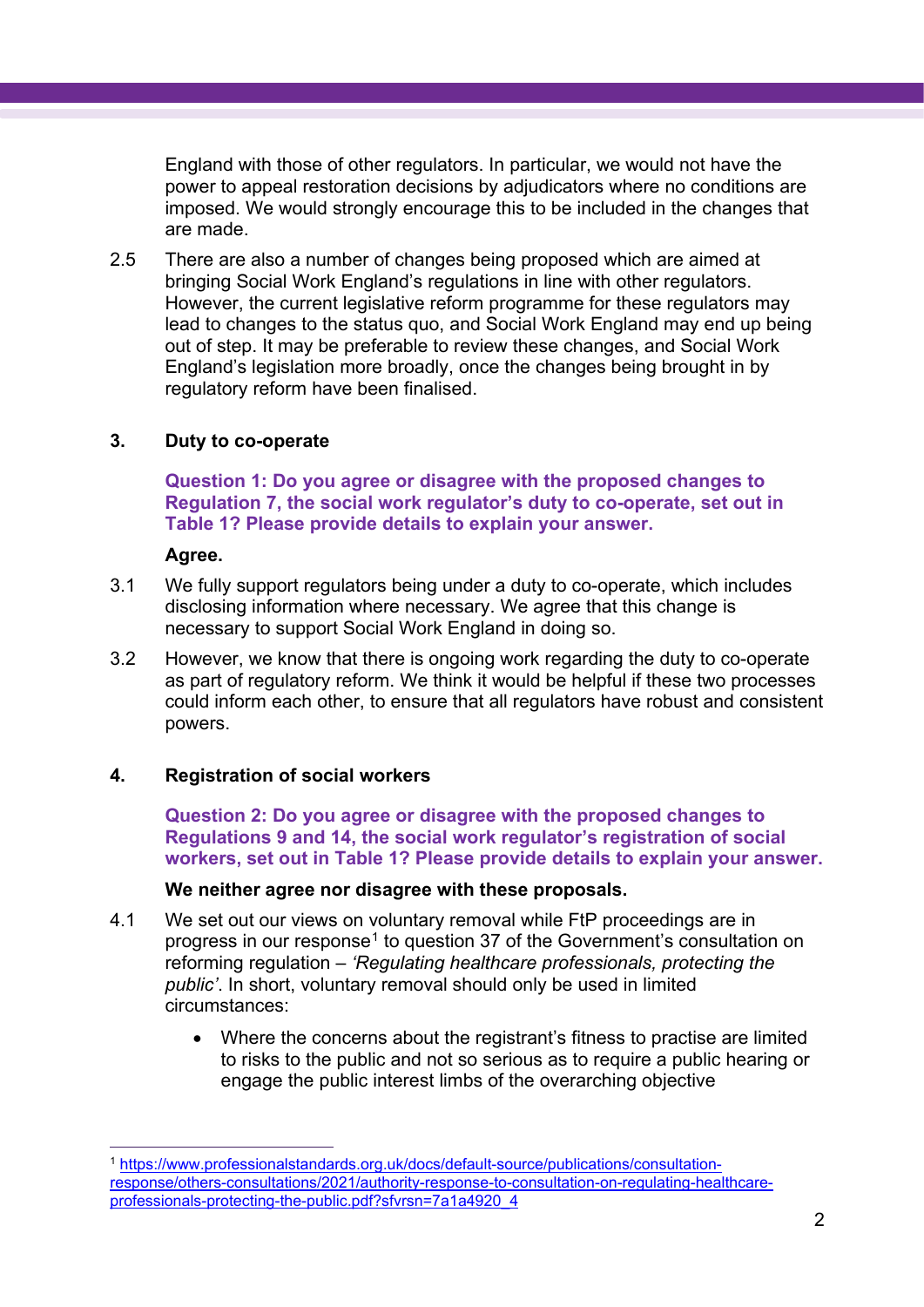- Where assurances that the registrant does not intend to practise again have been obtained; however, there should also be a clear process for any who do choose to apply to return to the register, and ideally this should be done through a robust restoration process
- Where the investigation is sufficiently advanced to ensure that no aspects of the case have been overlooked, and there is enough certainty about the concerns to inform a decision in the event of an application for restoration
- 4.2 Such voluntary removal decisions should always be published. It should also be clear who within Social Work England can make the decision to approve a request for voluntary removal.
- 4.3 Legislative reforms to the other regulators are looking to address the inconsistencies around voluntary removal amongst the health and social care regulators. While the timing of these concurrent exercises may be challenging, we strongly recommend that the approach is consistent to avoid exacerbating existing unjustified variations.
- 4.4 The changes to Regulation 9 appear reasonable and in support of public protection and public confidence.

## **5. Discipline and fitness to practise proceedings**

**Question 3: Do you agree or disagree with the proposed changes to Regulation 25 and 26, the social work regulator's discipline and fitness to practise, set out in Table 1? Please provide details to explain your answer.**

### **Agree.**

5.1 As above, we support giving Social Work England the power to disclose information where necessary. The changes to Regulation 26 are clearly sensible for avoiding this gap in public protection.

**Question 4: Do you agree or disagree with the proposed changes to Schedule 2, Part 2 Investigation, part of the social work regulator's fitness to practise proceedings, set out in Table 1? Please provide details to explain your answer.**

### **Agree.**

- 5.2 These changes appear sensible and targeted at gaps in public protection. We do not have any concerns about these proposed changes.
- 5.3 Whilst we do not disagree with the proposed changes to Schedule 2 Paragraph 9A, there is again an issue of timing with the current reforms to other regulators. It is likely that this power may look quite different for the General Medical Council (and consequently the other health regulators in due course) once the reforms are complete, and efforts may need to be made to ensure consistency.

### **Question 5: Do you agree or disagree with the proposed changes to Schedule 2, Part 3 Fitness to practise hearings, part of the social work**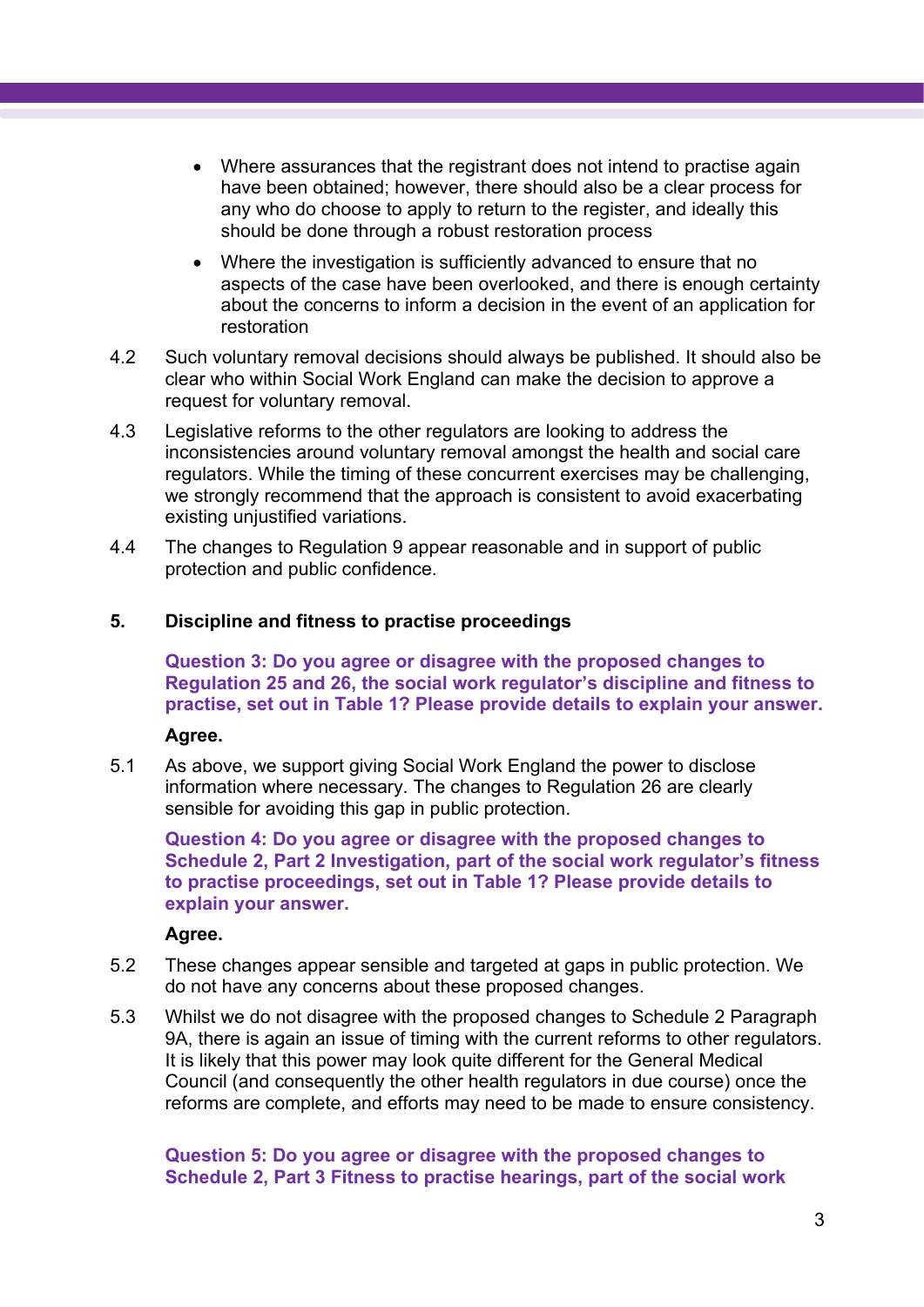### **regulator's fitness to practise proceedings, set out in Table 1? Please provide details to explain your answer.**

### **Agree.**

- 5.4 We broadly agree with these changes, which seem to be mostly minor in nature, seeking efficiencies or tidying up the Regulations.
- 5.5 We do not oppose the change to Schedule 2 Paragraph 13(2) which will give case examiners the power to impose removal orders via accepted disposal. However, we think there are some points worth noting.
- 5.6 Currently, the criteria for whether cases should be referred to a hearing includes whether they are so serious that consideration needs to be given by adjudicators to removal from the register. Clearly, with case examiners having the power to remove social workers from the register via accepted disposals, this will no longer be part of the criteria.
- 5.7 This does not present a risk in and of itself. However, it does mean that case examiners will be dealing with cases that are as serious as those being dealt with by adjudicators at hearings. This presents a risk in that case examiners only have access to paperwork – making assessments of insight, for example, less reliable - and cannot resolve disputes of fact. This all increases the risk that a decision which is insufficient to protect the public will be made.
- 5.8 This risk is heightened by the fact that accepted disposals are outside the scope of our Section 29 powers to lodge appeals where we consider decisions to be insufficient to protect the public. This means that where case examiners make inappropriate decisions, they cannot be challenged and, as a result, the risks to the public, which are likely to be higher in these cases, are increased because cases where removal was in fact required will be outside our remit.
- 5.9 For this reason, we would expect to see very clear guidance on the circumstances in which cases which may be so serious as to require removal from the register, are appropriate for accepted disposal.
- 5.10 Social Work England may wish to refer to the findings of our review of its case examiner decisions in the first year of operation, and our advice on unconscious bias in FtP decision-making. This would help to inform decisions about the sorts of cases that are likely to be more suitable for disposal by case examiners and panels. We plan to produce guidance on this, drawing on the findings of these two reports, however the timescale for this work is still to be decided.

**Question 6: Do you agree or disagree with the proposed changes to Schedule 2, Part 4 Review of orders and Schedule 2, Part 5 Appeals, part of the social work regulator's fitness to practise proceedings, set out in Table 1? Please provide details to explain your answer.**

# **Agree.**

5.11 All of these changes appear reasonable.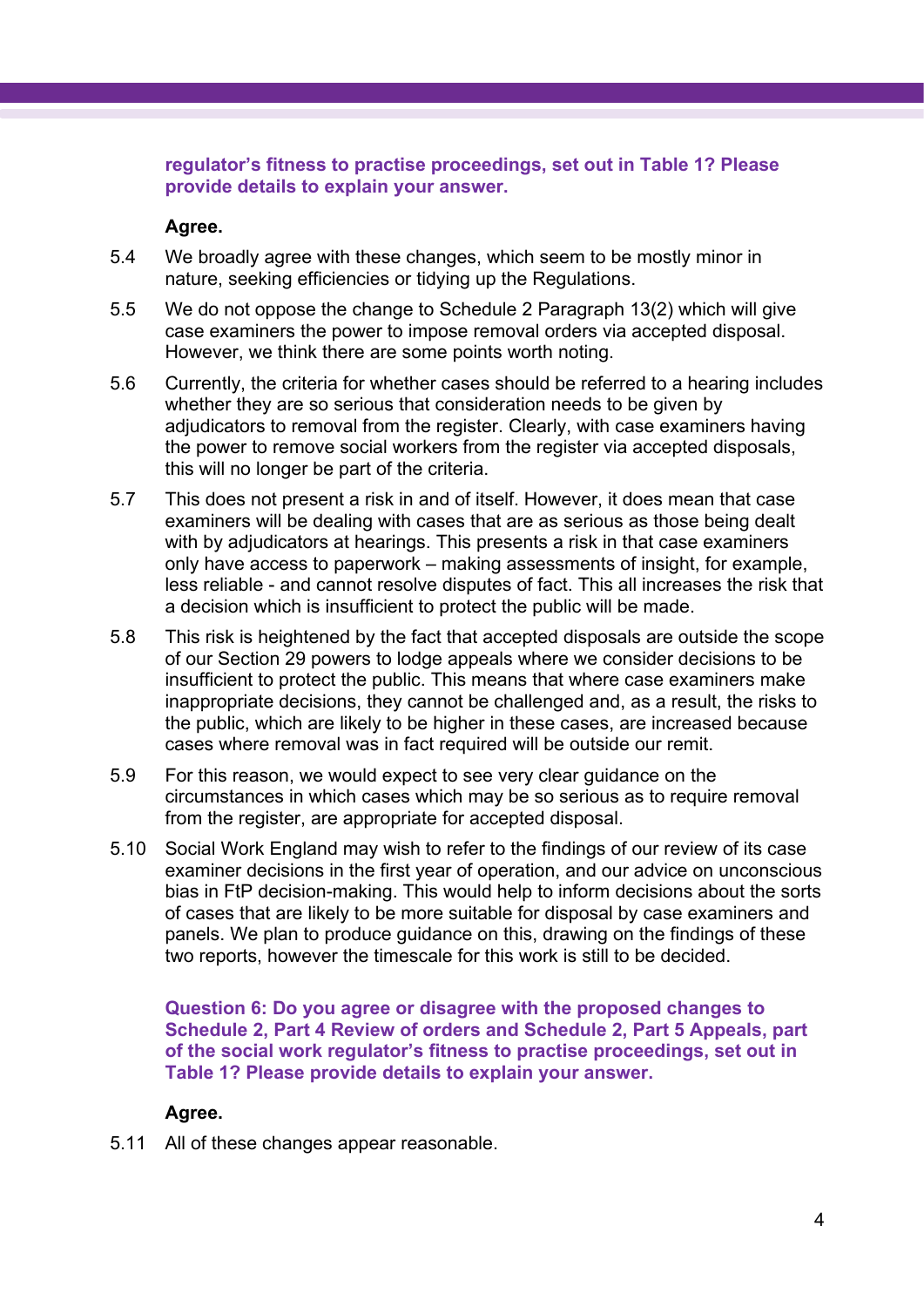#### **6. Powers of intervention**

**Question 7: Do you agree or disagree with the proposed changes to Regulation 34, powers of intervention, set out in Table 1? Please provide details to explain your answer.**

**Agree.**

6.1 We are pleased to see that this change is being made to ensure mandatory reviews are within our remit. However, this change would not bring our powers completely in line with what is in place for the other regulators we oversee. We would strongly encourage this proposed change to also include oversight for the Authority of restoration decisions by the adjudicators, where no conditions are imposed. Those decisions currently fall outside of our remit for Social Work England, unlike the other regulators we oversee, and it is not clear why this should not be addressed alongside the other anomalies here. In our experience, restoration decisions where there are no conditions – so the registrant is allowed back into unrestricted practice – pose the more significant risk to public protection.

#### **7. Other legislation**

**Question 8: Do you agree or disagree with the proposed changes to amend other legislation set out in Table 1? Please provide details to explain your answer.**

**Agree.**

**8. Listed offences**

**Question 9: Do you agree or disagree with the proposed changes to the listed offences set out in Table 1? Please provide details to explain your answer.**

**Agree.**

### **9. Equalities Analysis**

**Question 10: Do you think that any of the proposed changes outlined in Table 1 would help achieve any of the following aims:** 

- **Eliminating discrimination, harassment, victimisation and any other conduct that is prohibited by or under the Equality Act 2010?**
- **Advancing equality of opportunity between persons who share a relevant protected characteristic and persons who do not share it?**
- **Fostering good relations between persons who share a relevant protected characteristic and persons who do not share it?**

**If you have answered 'yes' to any of the above questions, please explain the effect you think the proposed changes will have?**